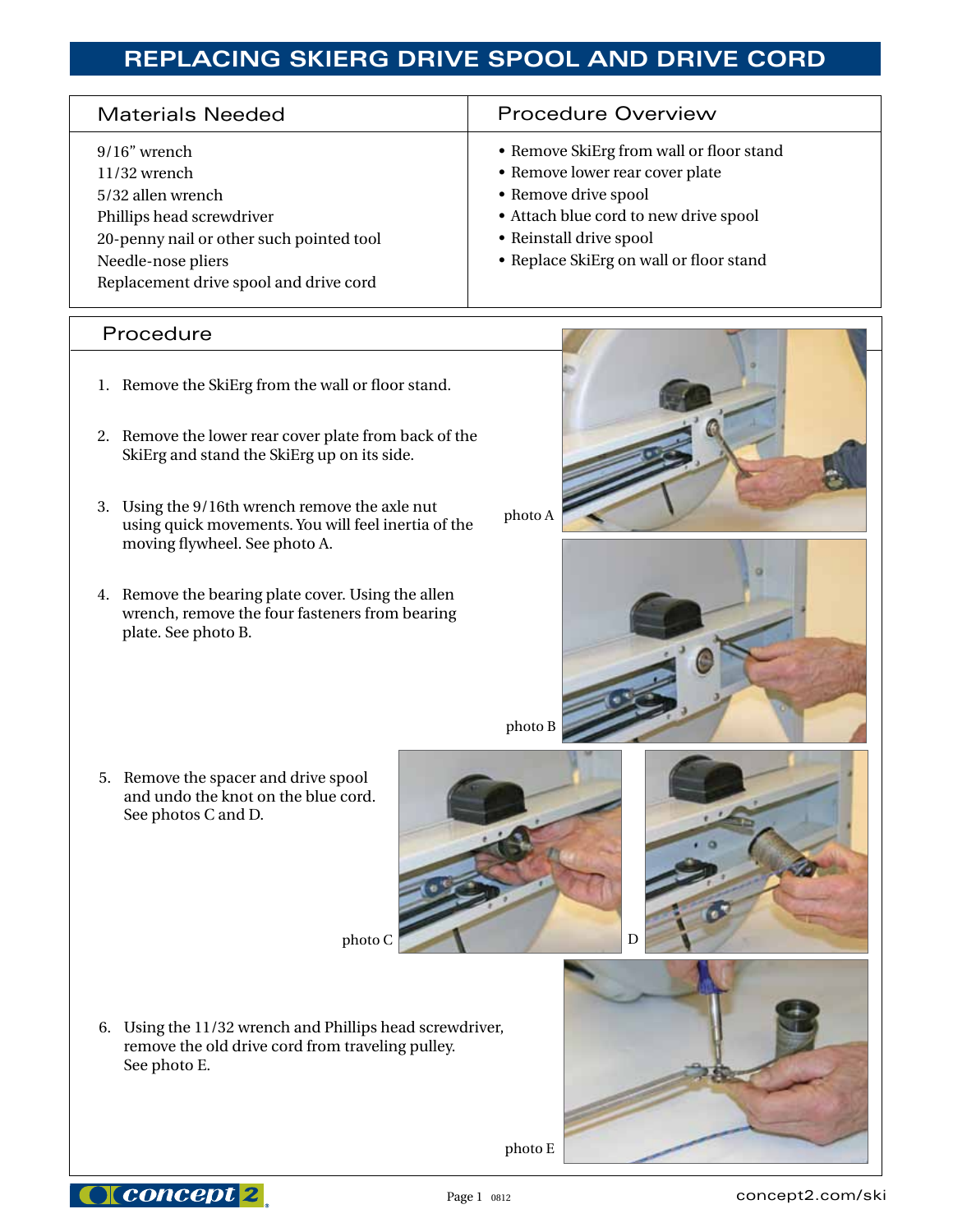## **REPLACING SKIERG DRIVE SPOOL AND DRIVE CORD**





I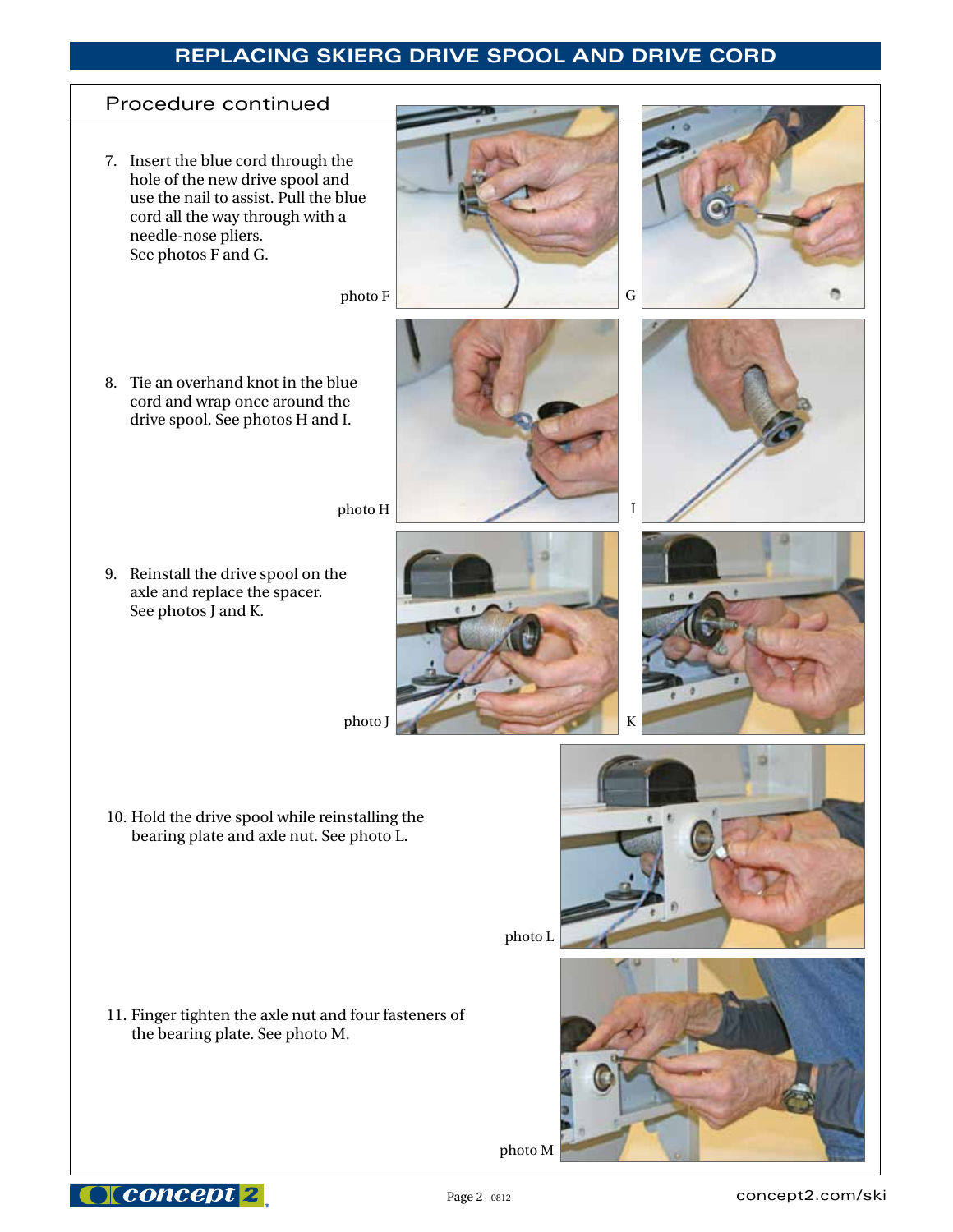## **REPLACING SKIERG DRIVE SPOOL AND DRIVE CORD**

### Procedure continued

I

12. Fully tighten the axle nut. See photo N.

13. While holding the drive cord taut, remove the nut from traveling pulley and reattach the travelling pulley to the drive cord.

 See photos O and P.

14. Fully tighten all four fasteners on bearing plate. See photo Q.

15. Lay SkiErg on floor flywheel side down and slowly pull both handles all the way out while watching the drive spool to make sure the white and blue cords are wrapping smoothly on the spool. You may need to repeat this step several times or until the cord wraps and unwraps without any problems. At this time, check that all cords and the traveling pulley are moving freely. See photo R.

photo R







photo P

photo O



photo Q